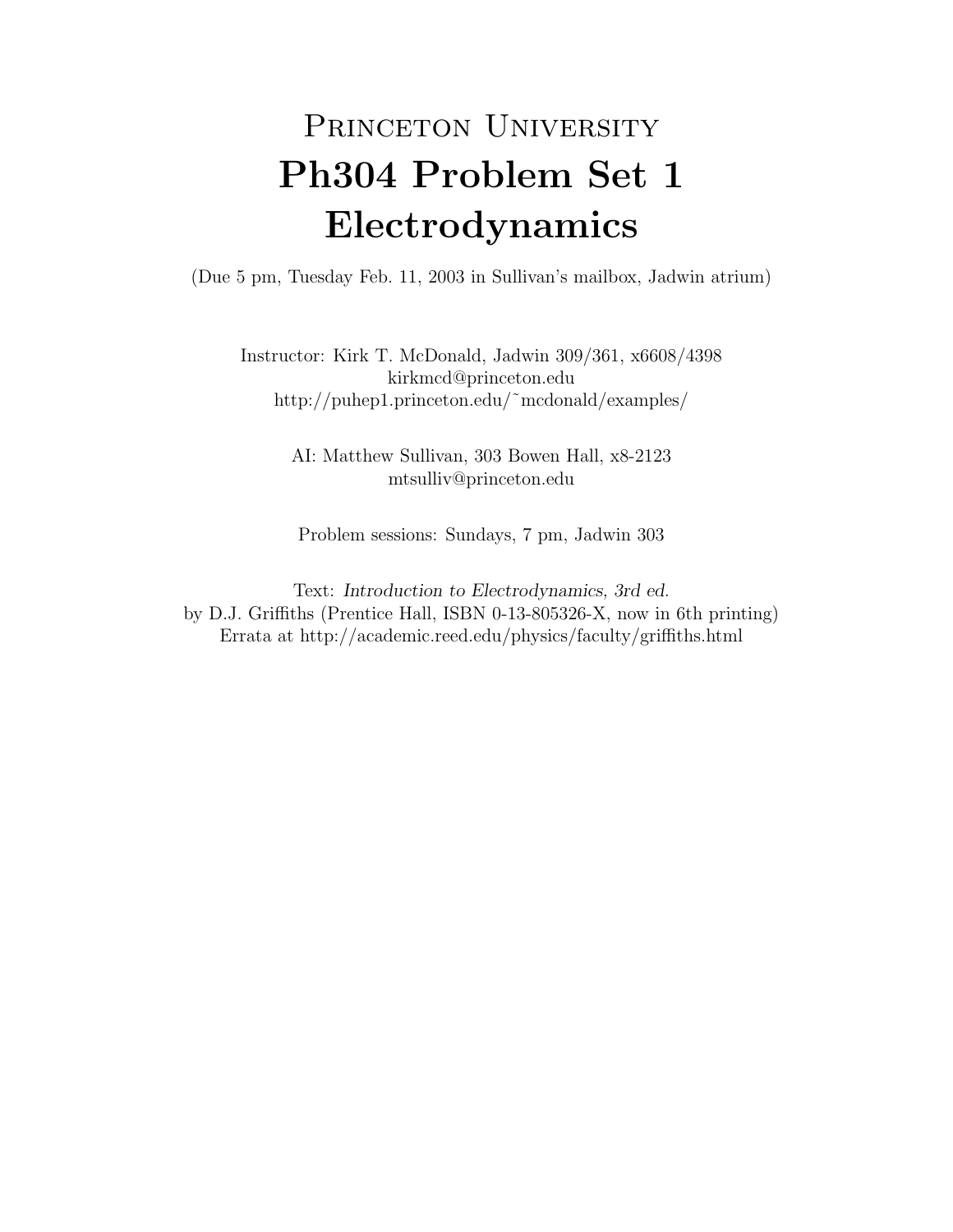Reading: Griffiths chap.1 as needed, secs. 2.1-2.3.

- 1. Griffiths' prob. 1.60.
- 2. Griffiths' prob. 1.62. In part a), comment on whether  $\nabla \cdot r^n \hat{\mathbf{r}}$  is meaningful at the origin, by using the divergence integral theorem for a sphere of radius  $a$ , and for a spherical shell of inner radius  $b$  and outer radius  $a$ .
- 3. Variant of Griffiths' prob. 2.7. After working Griffiths' prob. 2.7 you are meant to be impressed at how effective Gauss' law (2.13-14) is for problems of high symmetry. But since you already know Gauss' law, it may be more instructive to work a variant: Find the electric potential  $V(z)$  relative to infinity everywhere along the axis of symmetry (the z axis) of a HEMISPHERICAL shell of radius R with uniform charge density σ. In particular, what is  $V(z = 0)$  at the center of curvature of the shell. Then use eq. (2.23) to find the electric field  $E_z(z)$ . Show that the value  $E_z(z) - E_z(-z)$  based on a hemispherical shell corresponds to the field  $E<sub>z</sub>$  at a distance z from the center of a uniform spherical shell of charge.
- 4. Griffiths' prob. 2.18.
- 5. Griffiths' prob. 2.47.

The following digression is not part of the cirriculum of Ph304, but you might find it interesting.

Electric potential problems in two dimensions can often be usefully related to functions of a complex variable,  $z = x + iy$ . In particular, any analytic function  $f(z) = u + iv$ obeys

$$
i\frac{\partial f}{\partial x} = if' \frac{\partial z}{\partial x} = if' = i\frac{\partial u}{\partial x} - \frac{\partial v}{\partial x},
$$

$$
\frac{\partial f}{\partial y} = f' \frac{\partial z}{\partial y} = if' = \frac{\partial u}{\partial y} + i\frac{\partial v}{\partial y}.
$$

Since both of the above lines are equal to  $if'$ , we can equate their real and imaginary parts to find the so-called Cauchy-Reimann relations:

$$
\frac{\partial u}{\partial x} = \frac{\partial v}{\partial y}
$$
, and  $\frac{\partial u}{\partial y} = -\frac{\partial v}{\partial x}$ .

Taking second derivates, we also find

$$
\frac{\partial^2 u}{\partial x^2} + \frac{\partial^2 u}{\partial y^2} = 0 = \frac{\partial^2 v}{\partial x^2} + \frac{\partial^2 v}{\partial y^2}.
$$

Thus, both functions  $u(x, y)$  and  $v(x, y)$  obeys Laplace's equation,  $\nabla^2 V = 0$  for the electric potential in a charge-free region in two dimensions.

Hence, any analytic function of a complex variable provides us with not one but two solutions to electrostatics problems. Mathematics hands us the solutions; the game is to figure out what the problem is.....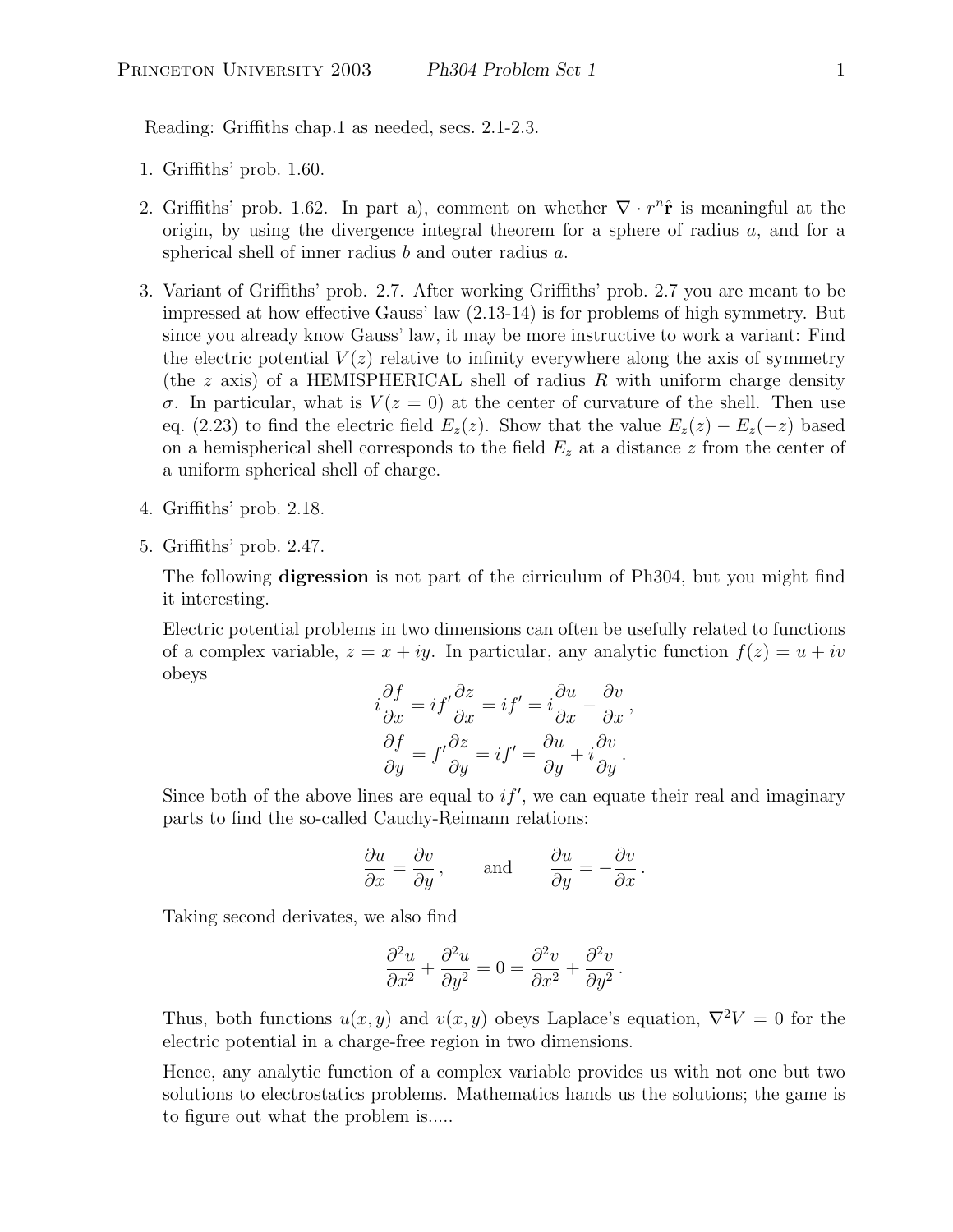From the functions  $u$  and  $v$  we can, of course, deduce the associated electric fields  $\mathbf{E}_u = -\nabla u$  and  $\mathbf{E}_v = -\nabla v$ . In general, lines of electric field are orthogonal to their corresponding equipotential surfaces.

Note that the Cauchy-Riemann equations imply that the lines of the field  $\mathbf{E}_u$  are orthogonal to the lines of the field  $\mathbf{E}_v$ . Hence the equipotentials of field  $\mathbf{E}_u$  (= lines of constant u lie along the lines of field  $\mathbf{E}_v$ , and vice versa.

So the use of complex functions for two dimensional problems can give us quick prescriptions for both equipotentials and field lines.

Example: The function defined by the inverse relation  $z = f + e^f$  describes the equipotentials and electric fields of a (semi-infinite) parallel plate capacitor. Can you show that the plates are at  $-\infty < x < -1$  and  $y = \pm \pi$ ?



From sec. 202 of A Treatise on Electricity and Magnetism by J.C. Maxwell.

Example: The function  $f = -2\lambda \ln(z - z_0)$  describes the potential and field due to a line charge  $\lambda$  located at  $(x_0, y_0)$ , where, of course,  $z_0 = x_0 + iy_0$ . From this, we see that the situation of Griffiths' prob. 2.47 is described by the function

$$
f(z) = -2\lambda \ln \frac{z-a}{z+a}.
$$

Then,  $Re(f) = V(x, y)$  can be used to show that the equipotentials are circles, AND by considering  $Im(f) = \text{constant}$ , you can show that the electric fields lines are also circles (which always include the wires at  $(\pm a, 0)$ . See the figure on p. 3.

6. Griffiths' prob. 2.48. For an additional viewpoint on the Child-Langmuir law, see http://puhep1.princeton.edu/~mcdonald/examples/vacdiode.pdf